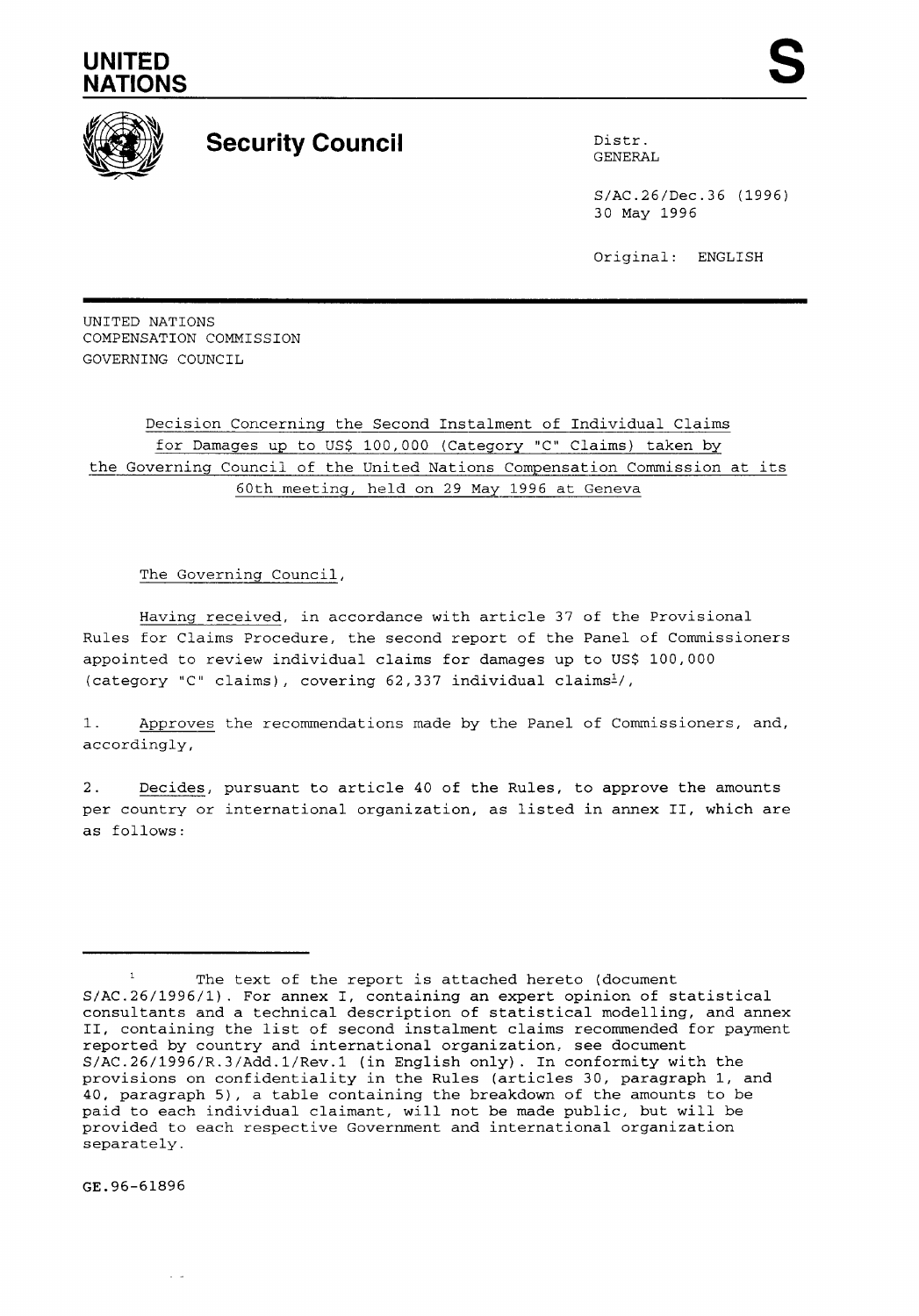| Country                                | Number of    | Number of      | Amount of          |
|----------------------------------------|--------------|----------------|--------------------|
|                                        | Claims       | Claims Not     | Compensation       |
|                                        | Recommended  | Recommended    | Recommended        |
|                                        | for Payment  | for Payment    | (US <sub>5</sub> ) |
| ALGERIA                                | 3            |                | 37, 114.35         |
| AUSTRALIA                              | 36           |                | 625,126.95         |
| AUSTRIA                                | 6            |                | 189, 333.45        |
| <b>BAHRAIN</b>                         | 5            |                | 18,749.45          |
| <b>BANGLADESH</b>                      | 2,097        | 68             | 12,075,690.51      |
| <b>BELGIUM</b>                         | 3            |                | 61,039.01          |
| BOSNIA & HERZEGOVINA                   | 5            |                | 108,334.70         |
| BRAZIL                                 | 1            |                | 6,636.68           |
| <b>BULGARIA</b>                        | 20           |                | 221,970.34         |
| CANADA                                 | 134          |                | 3,879,863.25       |
| CHINA                                  | 3            |                | 10,856.11          |
| CROATIA                                | 7            |                | 49,640.25          |
| CYPRUS                                 | 2            |                | 27,140.83          |
| CZECH REPUBLIC                         | 28           |                | 597, 251.57        |
| DENMARK                                | 6            |                | 344,140.48         |
| $_{\rm EGYPT}$                         | 18,439       | 131            | 132, 012, 193.12   |
| ETHIOPIA                               | 2            |                | 33,988.76          |
| FINLAND                                | 7            |                | 147,738.87         |
| FR OF YUGOSLAVIA (SERBIA & MONTENEGRO) | 19           |                | 248,582.62         |
| FRANCE                                 | 22           |                | 453,571.99         |
| GERMANY                                | 12           |                | 240, 543.56        |
| <b>GREECE</b>                          | 2            |                | 30,119.28          |
| HUNGARY                                | 23           |                | 284,051.27         |
| INDIA                                  | 5,749        | $\overline{2}$ | 68, 212, 562.22    |
| IRAN                                   | 264          |                | 3, 473, 975.51     |
| IRELAND                                | 20           |                | 312,920.95         |
| ISRAEL                                 | 4            |                | 38,710.74          |
| <b>ITALY</b>                           | 4            |                | 108,929.07         |
| JAPAN                                  | 8            |                | 170,652.87         |
| <b>JORDAN</b>                          | 4,067        | 13             | 38, 173, 805. 70   |
| KENYA                                  | $\mathbf{1}$ |                | 9,688.58           |
| KOREA, REPUBLIC OF                     | 16           |                | 294,728.17         |
| KUWAIT                                 | 24,999       |                | 98,723,150.00      |
| LEBANON                                | 2,226        | $\mathbf{1}$   | 26, 143, 122.53    |
| LUXEMBOURG                             | 1            |                | 29,065.74          |
| MALAYSIA                               | 7            |                | 142,847.86         |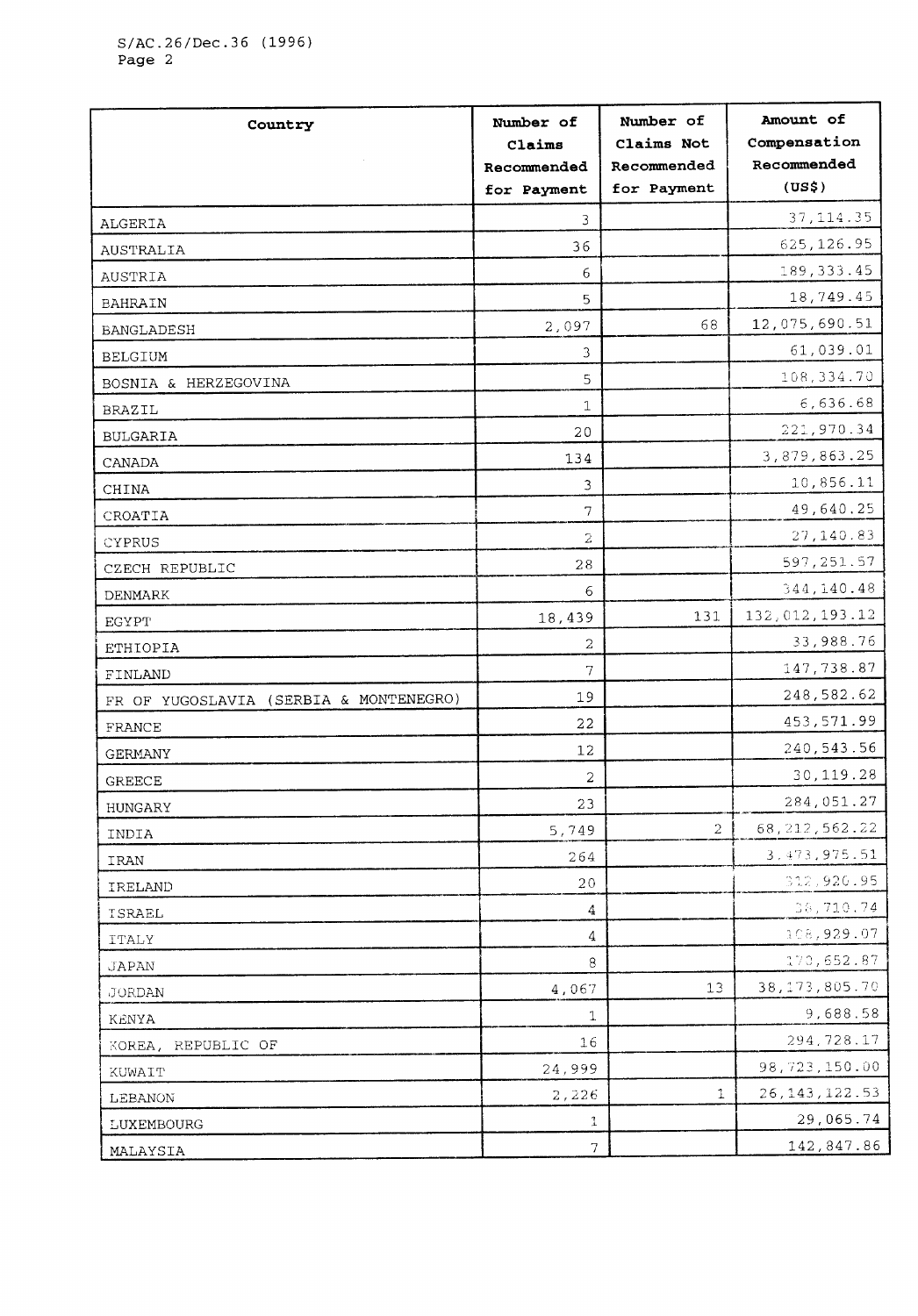S/AC.26/Dec.36 (1996) Page 3

| Country                               | Number of<br>Claims<br>Recommended<br>for Payment | Number of<br>Claims Not<br>Recommended<br>for Payment | Amount of<br>Compensation<br>Recommended<br>(US\$) |
|---------------------------------------|---------------------------------------------------|-------------------------------------------------------|----------------------------------------------------|
| MAURITIUS                             | 13                                                |                                                       | 42,073.53                                          |
| MOROCCO                               | 4                                                 |                                                       | 36,573.30                                          |
| NETHERLANDS                           | 5                                                 |                                                       | 108,890.55                                         |
| NEW ZEALAND                           | 4                                                 |                                                       | 74,026.28                                          |
| NIGER                                 | $\mathbf{1}$                                      |                                                       | 12,182.40                                          |
| NIGERIA                               | $18\,$                                            |                                                       | 51,781.38                                          |
| NORWAY                                | 2                                                 |                                                       | 49,933.20                                          |
| PAKISTAN                              | 190                                               |                                                       | 2,084,889.72                                       |
| PHILIPPINES                           | 396                                               |                                                       | 1,315,241.12                                       |
| POLAND                                | 119                                               |                                                       | 2,192,825.30                                       |
| RUSSIAN FEDERATION                    | 1                                                 |                                                       | 5,587.74                                           |
| SENEGAL                               | 6                                                 |                                                       | 61,674.45                                          |
| SIERRA LEONE                          | 6                                                 |                                                       | 92,314.38                                          |
| SINGAPORE                             | $\overline{c}$                                    |                                                       | 83,228.94                                          |
| SLOVAKIA                              | 17                                                |                                                       | 326, 351.78                                        |
| SLOVENIA                              | 4                                                 |                                                       | 92, 313.19                                         |
| SOMALIA                               | 161                                               |                                                       | 914,130.30                                         |
| SPAIN                                 | 8                                                 |                                                       | 158,678.20                                         |
| SRI LANKA                             | 384                                               |                                                       | 687, 376.12                                        |
| SUDAN                                 | 634                                               |                                                       | 5,102,065.15                                       |
| SWEDEN                                | 29                                                |                                                       | 645,202.97                                         |
| SWITZERLAND                           | 7                                                 |                                                       | 119,882.29                                         |
| TANZANIA                              | $10$                                              |                                                       | 55, 211.95                                         |
| THAILAND                              | 39                                                |                                                       | 198,090.17                                         |
| THE FORMER YUGOSLAV REP. OF MACEDONIA | $\mathbf 1$                                       |                                                       | 43,752.03                                          |
| TUNISIA                               | 53                                                | 1                                                     | 626,575.96                                         |
| TURKEY                                | 241                                               |                                                       | 1,790,473.80                                       |
| UGANDA                                | 2                                                 |                                                       | 42,282.98                                          |
| UNDP JERUSALEM                        | 90                                                |                                                       | 1,361,377.06                                       |
| UNDP KUWAIT                           | 496                                               |                                                       | 5,605,638.04                                       |
| UNDP WASHINGTON                       | 12                                                |                                                       | 241,798.27                                         |
| UNDP YEMEN                            | 56                                                |                                                       | 654,706.32                                         |
| UNHCR BULGARIA                        | 6                                                 |                                                       | 54,692.03                                          |
| UNHCR CANADA                          | 7                                                 |                                                       | 187, 163.93                                        |
| UNHCR GENEVA                          | 4                                                 |                                                       | 37,760.87                                          |
| UNITED KINGDOM                        | 235                                               |                                                       | 4, 571, 331.91                                     |